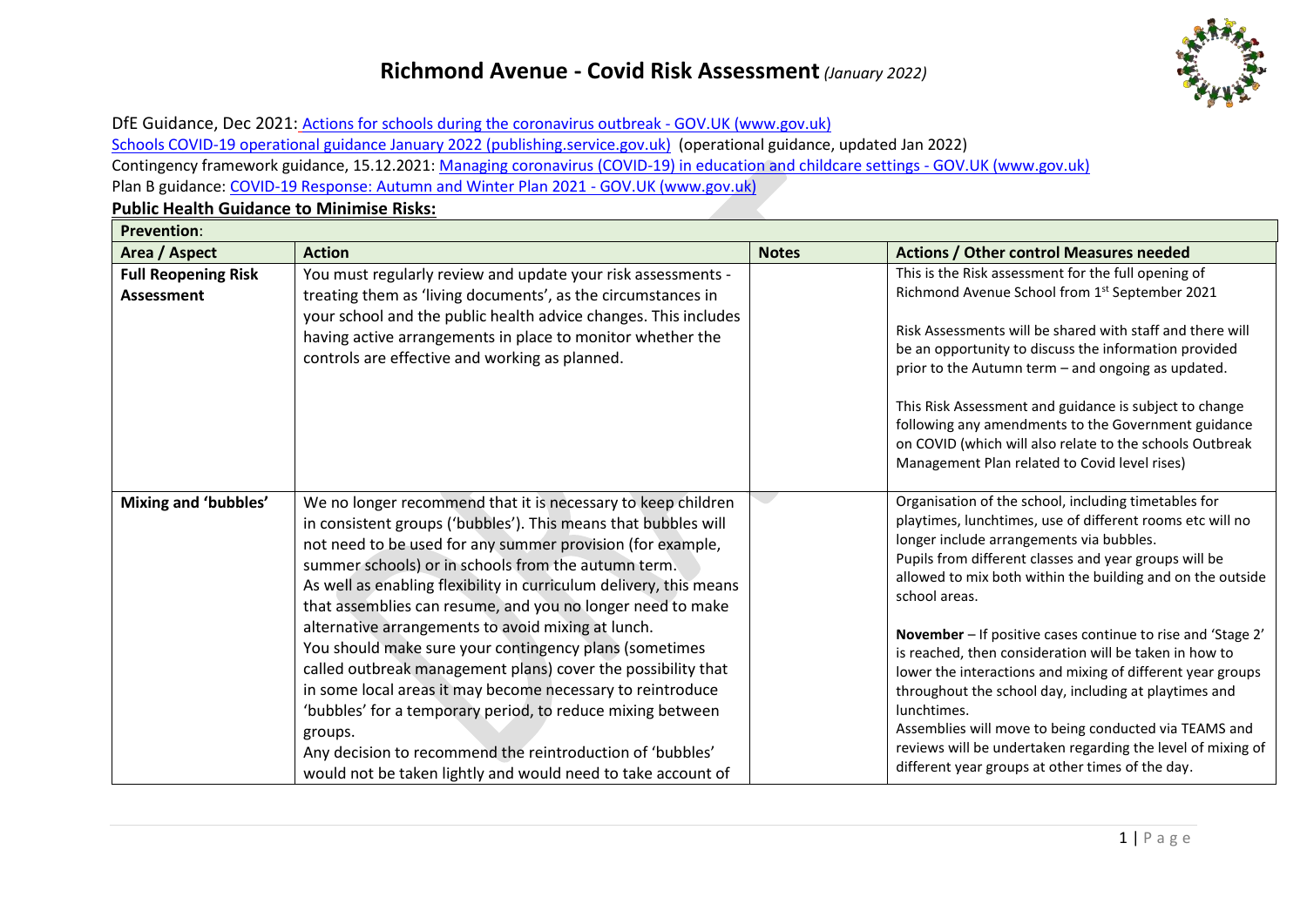

|                        | the detrimental impact they can have on the delivery of<br>education.                                                                                                                                                                                                                                                                                                                                                                                                                                                                                                                                                                                                                                                                                                                                                                                                                  |                                                                                                                                                                                                                                                                                                                                                                                                                                                                                                                                                                                                                               |
|------------------------|----------------------------------------------------------------------------------------------------------------------------------------------------------------------------------------------------------------------------------------------------------------------------------------------------------------------------------------------------------------------------------------------------------------------------------------------------------------------------------------------------------------------------------------------------------------------------------------------------------------------------------------------------------------------------------------------------------------------------------------------------------------------------------------------------------------------------------------------------------------------------------------|-------------------------------------------------------------------------------------------------------------------------------------------------------------------------------------------------------------------------------------------------------------------------------------------------------------------------------------------------------------------------------------------------------------------------------------------------------------------------------------------------------------------------------------------------------------------------------------------------------------------------------|
| <b>Contact Tracing</b> | Close contacts will now be identified via NHS Test and Trace<br>and education settings will no longer be expected to<br>undertake contact tracing.<br>As with positive cases in any other setting, NHS Test and Trace<br>will work with the positive case and/or their parent to identify<br>close contacts. Contacts from a school setting will only be<br>traced by NHS Test and Trace where the positive case and/or<br>their parent specifically identifies the individual as being a<br>close contact. This is likely to be a small number of individuals<br>who would be most at risk of contracting COVID-19 due to the<br>nature of the close contact. You may be contacted in<br>exceptional cases to help with identifying close contacts, as<br>currently happens in managing other infectious diseases.                                                                    | The school will work with NHS Test & Trace when<br>requested at an SLT level.                                                                                                                                                                                                                                                                                                                                                                                                                                                                                                                                                 |
| Isolation              | Individuals are not required to self-isolate if they live in the<br>same household as someone with COVID-19, or are a close<br>contact of someone with COVID-19, and any of the following<br>apply:<br>they are fully vaccinated<br>$\bullet$<br>they are below the age of 18 years and 6 months<br>they have taken part in or are currently part of an<br>approved COVID-19 vaccine trial<br>they are not able to get vaccinated for medical reasons<br>Instead, they will be contacted by NHS Test and Trace,<br>informed they have been in close contact with a positive case<br>and advised to take a PCR test. We would encourage all<br>individuals to take a PCR test if advised to do so.<br>Staff who do not need to isolate, and children and young<br>people aged under 18 years 6 months who usually attend<br>school, and have been identified as a close contact, should | Pupils in the school will not be required to isolate unless<br>they test positive.<br>The school will encourage the use of testing as per the<br>latest government guidance.<br>The need for isolation of school staff will depend on<br>vaccination status:<br>If fully vaccinated<br>no need to isolate unless they test positive<br>If close contact, to take an LFD / PCR test as soon<br>as identified<br>Continue to attend work as normal if negative<br>If not fully vaccinated<br>Isolate for 10 days if identified as a close contact<br>Take a LFD /PCR test as soon as identified if<br>directed by track & trace |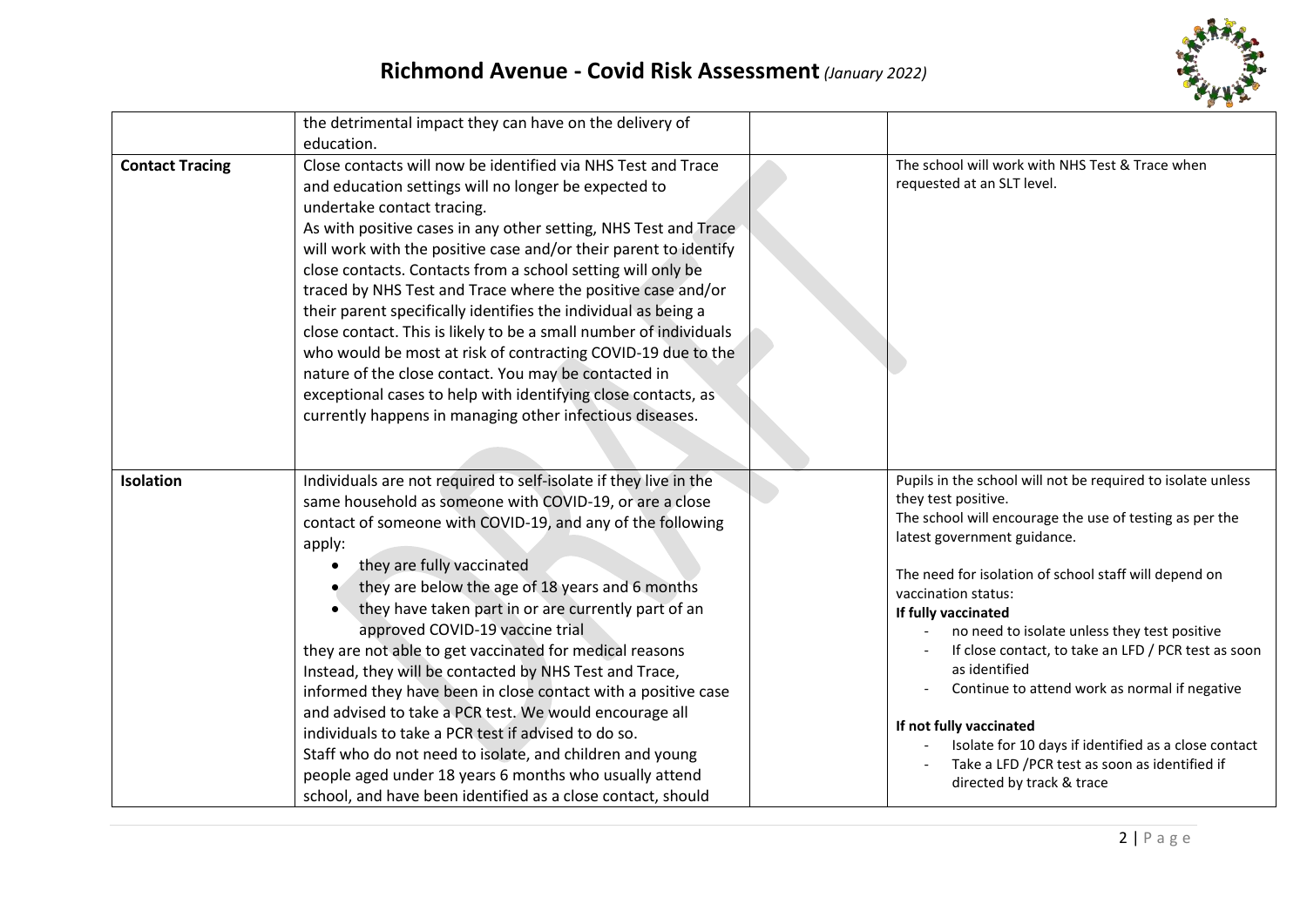

|                       | continue to attend school as normal. They do not need to wear<br>a face covering within the school                                                                                                                                                                                                                                                                                                                                                                                                                                                                                                                                                                                                                                                                                                                                                                                                                                                                                                                                                                                                                                                | Not attend work for 10 days from the contact /<br>positive test<br>Or, LFD test daily before coming into work.<br>If close contact of positive case (Jan 2022)<br>Daily LFD tests to be taken for 5 days following<br>close contact<br>PCR test to be taken<br>If testing positive<br>Individuals must isolate for at least 10 days<br>If they test LFD negative on day five and 6, they<br>may end isolation on day 6 |
|-----------------------|---------------------------------------------------------------------------------------------------------------------------------------------------------------------------------------------------------------------------------------------------------------------------------------------------------------------------------------------------------------------------------------------------------------------------------------------------------------------------------------------------------------------------------------------------------------------------------------------------------------------------------------------------------------------------------------------------------------------------------------------------------------------------------------------------------------------------------------------------------------------------------------------------------------------------------------------------------------------------------------------------------------------------------------------------------------------------------------------------------------------------------------------------|------------------------------------------------------------------------------------------------------------------------------------------------------------------------------------------------------------------------------------------------------------------------------------------------------------------------------------------------------------------------------------------------------------------------|
| <b>Face Coverings</b> | Face coverings are no longer advised for pupils, staff and<br>visitors either in classrooms or in communal areas.<br>If you have a substantial increase in the number of positive<br>cases in your school (see Stepping measures up and<br>down section for more information), a director of public health<br>might advise you that face coverings should temporarily be<br>worn in communal areas or classrooms (by pupils staff and<br>visitors, unless exempt). You should make sure your<br>contingency plans cover this possibility.<br>November 28th 2021<br>From tomorrow (Monday 29 November), we are strongly<br>advising that face coverings should be worn in communal<br>areas in all settings by staff, visitors and pupils or students in<br>year 7 and above, unless they are exempt.<br>8th December 2021<br>Face coverings should be worn by pupils and students in year 7<br>and above (which would be children who were aged 11 on 31<br>August 2021), staff and visitors in communal areas, unless<br>exempt. This is a temporary measure. Pupils and students in<br>year 7 and above in these settings must also wear a face | If there is a symptomatic pupil, staff may wear face<br>coverings whilst supporting this pupil until they are<br>collected from site. Masks will be available in the Triage<br>room for this purpose.<br>January - Face coverings to be worn by all staff and<br>visitors in communal areas and where moving around the<br>school site. Staff on gates at start / end of day to wear face<br>coverings.                |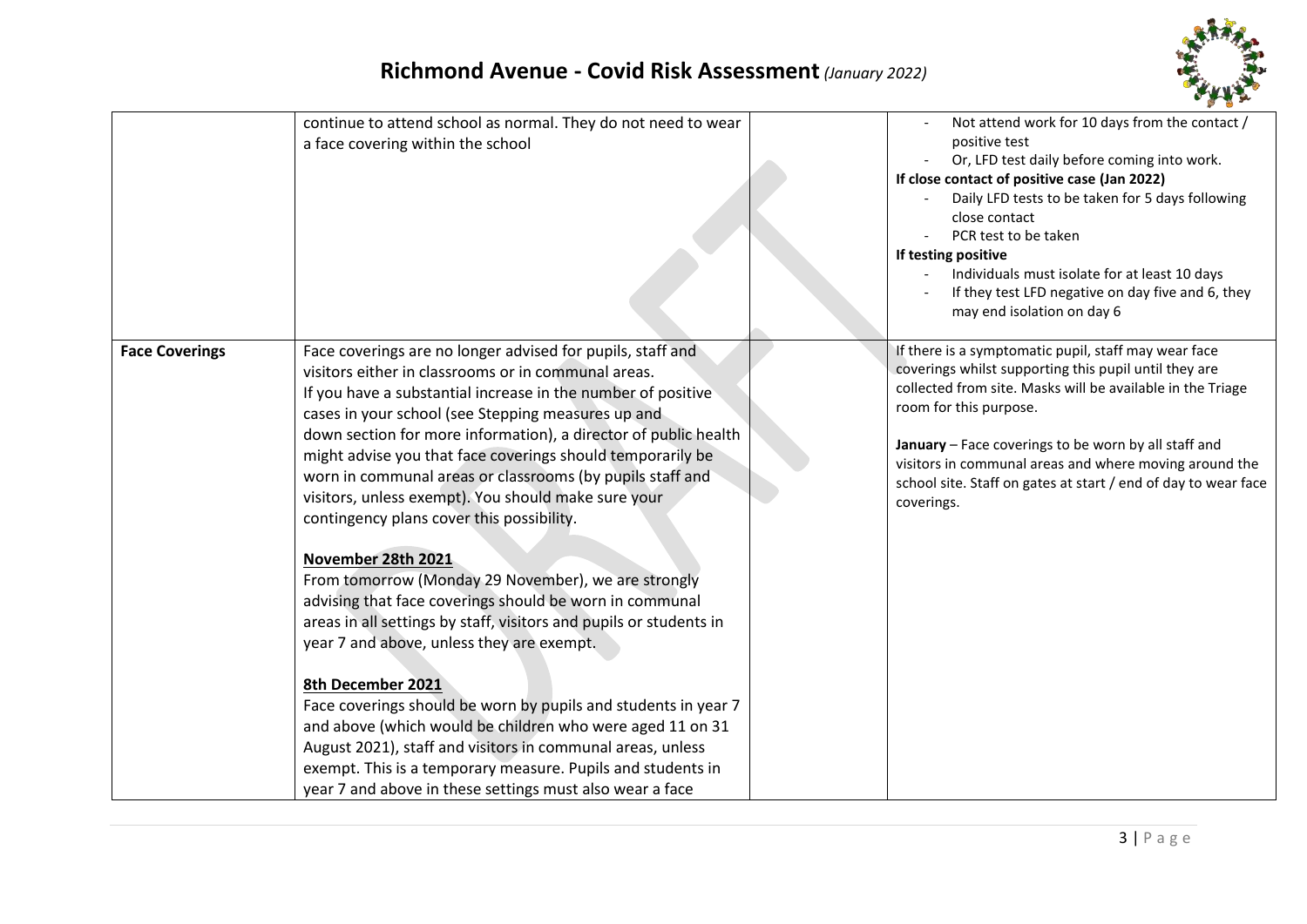

| <b>Contingency Plans</b> | covering when travelling on public transport and should wear<br>it on dedicated transport to and from school, college, or higher<br>education provider.<br>Wear a face covering in crowded settings where you come into<br>contact with people you do not normally meet.<br>You should have contingency plans (sometimes called                                                                                                                                                                                                                 | See Outbreak Management Plan                                                                                                                                                                                                                                                                                                                                                                                                                                                                                                                                                                                                                                                                                                                                                                                                |
|--------------------------|-------------------------------------------------------------------------------------------------------------------------------------------------------------------------------------------------------------------------------------------------------------------------------------------------------------------------------------------------------------------------------------------------------------------------------------------------------------------------------------------------------------------------------------------------|-----------------------------------------------------------------------------------------------------------------------------------------------------------------------------------------------------------------------------------------------------------------------------------------------------------------------------------------------------------------------------------------------------------------------------------------------------------------------------------------------------------------------------------------------------------------------------------------------------------------------------------------------------------------------------------------------------------------------------------------------------------------------------------------------------------------------------|
|                          | outbreak management plans) outlining what you would do if<br>children, pupils, students or staff test positive for COVID-19, or<br>how you would operate if you were advised to take extra<br>measures to help break chains of transmission. Given the<br>detrimental impact that restrictions on education can have on<br>children and young people, any measures in schools should<br>only ever be considered as a last resort, kept to the minimum<br>number of schools or groups possible, and for the shortest<br>amount of time possible. | If numbers hit critical levels (either of absences / covid<br>cases, meaning Threshold level 2 or 3 is reached)<br>temporary measures may be reintroduced including:<br>Reintroduce year group bubbles<br>No face-to-face assemblies<br>Reduce mixing of year groups at playtimes and<br>lunchtimes<br>Suspend external visitors coming onto school site<br>Suspend parents / carers coming into the school<br>building - revert to phone / email rather than<br>face to face at the office<br>Reintroduction of staff wearing masks at start /<br>end of day when interacting with parents and<br>carers<br>If staffing levels are limited, consider remote<br>learning for specific year groups. (short term) to<br>allow circuit-break in transmission and adapted<br>use of staff for those that remain in the setting. |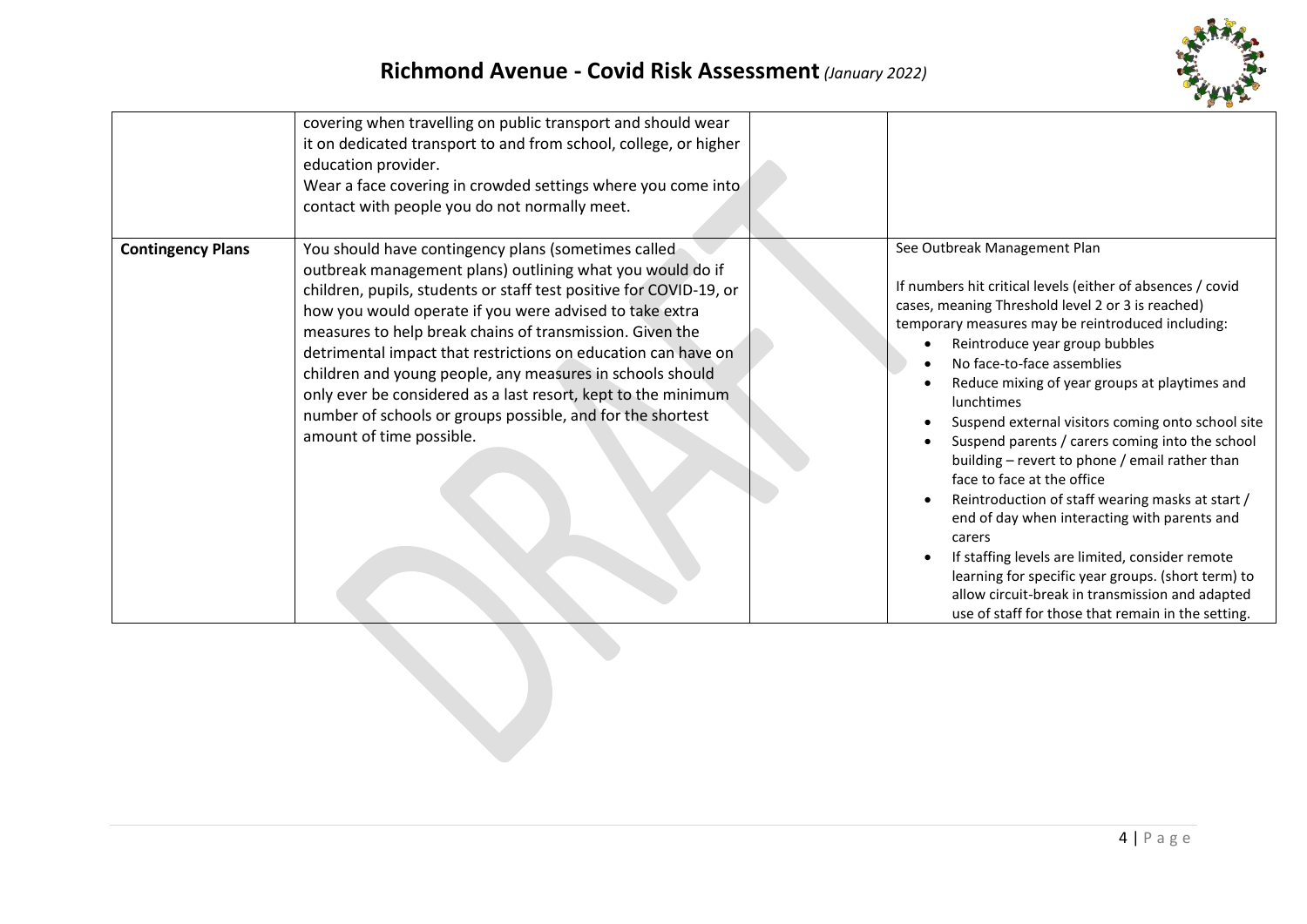

# **Ongoing Control Measures:**

| Area / Aspect                                                         | <b>Information</b>                                                                                                                                                                                          | <b>Notes</b>                                                         | <b>Actions / Other control Measures needed</b>                                                                                                                                                                                                                                                                                                                                                                                                                          |
|-----------------------------------------------------------------------|-------------------------------------------------------------------------------------------------------------------------------------------------------------------------------------------------------------|----------------------------------------------------------------------|-------------------------------------------------------------------------------------------------------------------------------------------------------------------------------------------------------------------------------------------------------------------------------------------------------------------------------------------------------------------------------------------------------------------------------------------------------------------------|
| <b>Ensure good hygiene</b><br>for everyone -<br><b>Hand hygiene</b>   | Frequent and thorough hand cleaning should now be regular<br>practice. You should continue to ensure that pupils clean their<br>hands regularly. This can be done with soap and water or hand<br>sanitiser. | The e-bug<br>website contains<br>teaching<br>resources to<br>support | Hand washing facilities in every class including liquid soap<br>and paper towels<br>Supplies in each class to be monitored and replenished as<br>needed<br>Sanitiser available in and around the school site<br>Revision lessons will be delivered for pupils on hand<br>washing, including rhymes and actions to support the<br>wellbeing and hygiene across the school<br>Continued display of posters to remind pupils and staff of<br>rigorous hand washing hygiene |
| Ensure good hygiene<br>for everyone $-$<br><b>Respiratory hygiene</b> | The 'catch it, bin it, kill it' approach continues to be very<br>important.                                                                                                                                 | The e-bug<br>website contains<br>teaching<br>resources to<br>support | 'Catch it, bin it, kill it' will be taught in all classes across the<br>school at the start of term<br>There will be hygiene posters around the site, focusing on<br>hand washing and use of bins<br>There will be bins with lids that are emptied regularly<br>around the school.<br>Younger pupils (particularly EYFS) to be given additional<br>support and teaching on expectations and managing<br>hygiene in school                                               |
| <b>Ensure good hygiene</b><br>for everyone -<br><b>Use of PPE</b>     | Most staff in schools will not require PPE beyond what they<br>would normally need for their work                                                                                                           |                                                                      | If there is a symptomatic pupil, staff may wear PPE / face<br>coverings whilst supporting this pupil until they are<br>collected from site. PPE will be available in the Triage<br>room for this purpose.                                                                                                                                                                                                                                                               |
| <b>Maintain Appropriate</b><br><b>Cleaning regimes</b>                |                                                                                                                                                                                                             |                                                                      | High contact areas (doors / balustrades / toilet doors etc.)<br>will have additional cleans during the school day when<br>needed<br>Toilets will be cleaned regularly                                                                                                                                                                                                                                                                                                   |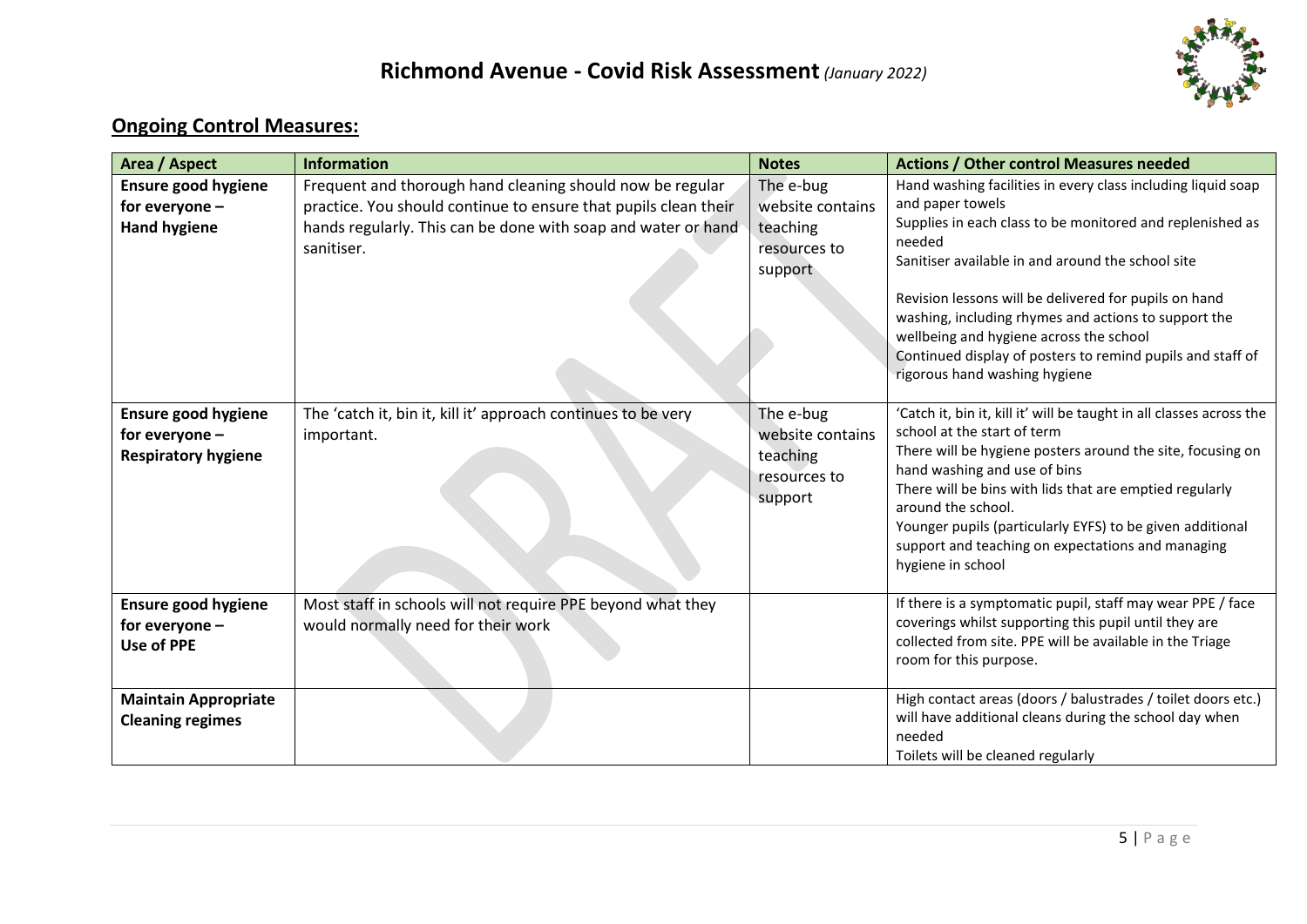

|                                         |                                                                                                                                                                                                                                                                                                                                                                                                                                                                                                                                             | Cleaning schedule plan to be in place to ensure additional<br>monitoring of areas and levels of resources (eg. Soap,<br>sanitiser, hand towels, toilet rolls)<br>Signs to remind staff and pupils of good hand hygiene will<br>be displayed in toilet areas<br>Duty staff at playtimes and lunchtimes will ensure children<br>only use the toilet one pupil at a time<br>Windows will be opened daily and external doors open<br>where appropriate (unless a safeguarding risk in which<br>case internal doors and external windows will be opened) |
|-----------------------------------------|---------------------------------------------------------------------------------------------------------------------------------------------------------------------------------------------------------------------------------------------------------------------------------------------------------------------------------------------------------------------------------------------------------------------------------------------------------------------------------------------------------------------------------------------|-----------------------------------------------------------------------------------------------------------------------------------------------------------------------------------------------------------------------------------------------------------------------------------------------------------------------------------------------------------------------------------------------------------------------------------------------------------------------------------------------------------------------------------------------------|
| Keep occupies spaces<br>well ventilated | When your school is in operation, it is important to ensure it is<br>well ventilated and that a comfortable teaching environment is<br>maintained.<br>Opening external windows can improve natural ventilation,<br>and in addition, opening internal doors can also assist with<br>creating a throughput of air. If necessary, external opening<br>doors may also be used (if they are not fire doors and where<br>safe to do so).<br>You should balance the need for increased ventilation while<br>maintaining a comfortable temperature. | External and internal windows and doors will be kept open<br>when spaces are occupied, when safety permits.<br>Classroom external windows will be opened before<br>children enter the site each day.<br>CO2 monitors in every classroom, monitored regularly to<br>ensure levels stay in 'safe zone' (under 1500),<br>If levels go above 1000, staff reminded to open more<br>doors / windows for ventilation                                                                                                                                       |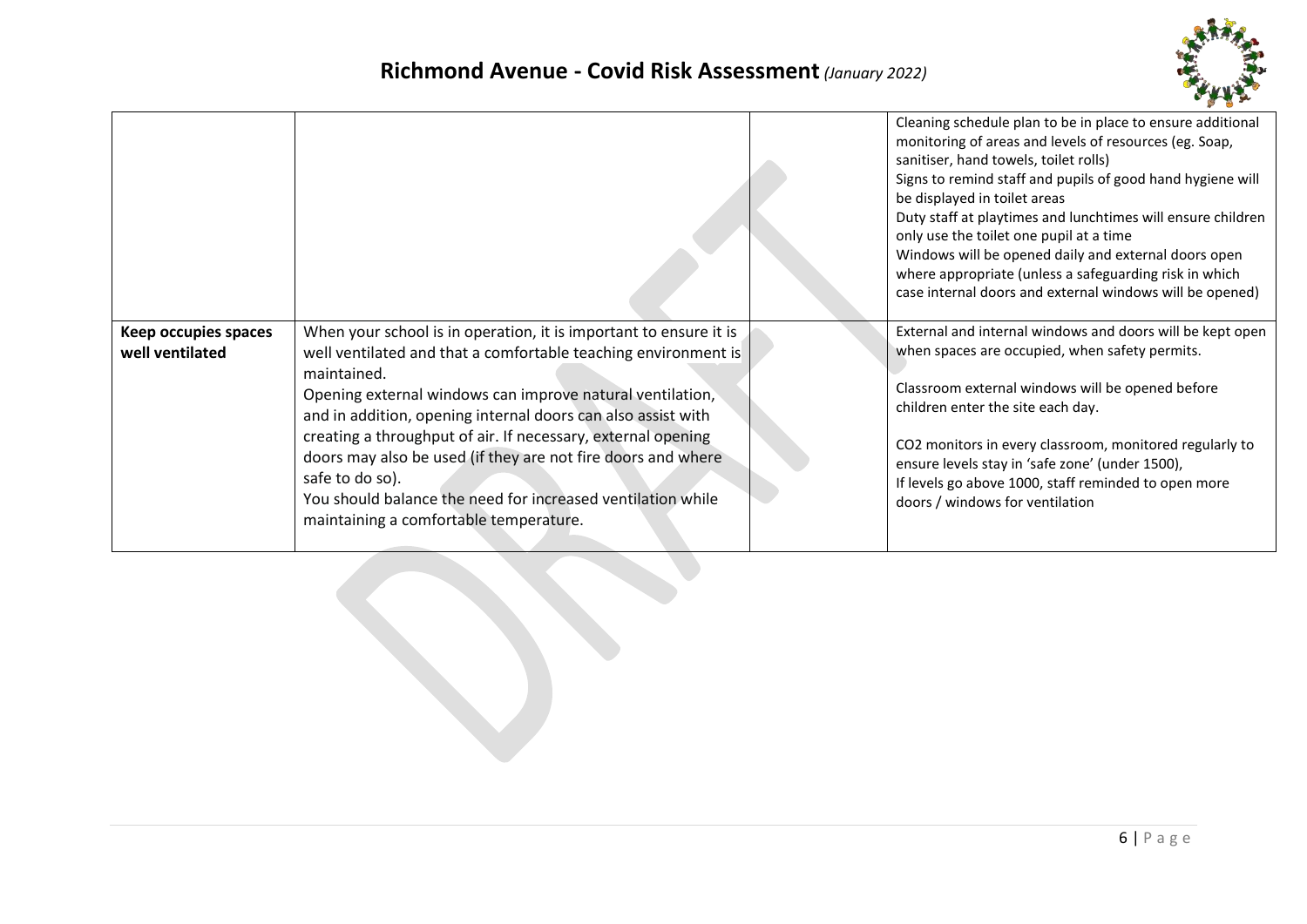

### **Covid-19 Symptoms, Testing & Managing cases**

| Area / Aspect                      | <b>Information</b>                                                                                                                                                                                                                                                                                                                                                                                                                                                                                                                                                                                                                                                                                                                                                             | <b>Notes</b> | <b>Actions / Other control Measures needed</b>                                                                                                                                                                                                                                                                                                                                                                                                                                                                                                                                                                                        |
|------------------------------------|--------------------------------------------------------------------------------------------------------------------------------------------------------------------------------------------------------------------------------------------------------------------------------------------------------------------------------------------------------------------------------------------------------------------------------------------------------------------------------------------------------------------------------------------------------------------------------------------------------------------------------------------------------------------------------------------------------------------------------------------------------------------------------|--------------|---------------------------------------------------------------------------------------------------------------------------------------------------------------------------------------------------------------------------------------------------------------------------------------------------------------------------------------------------------------------------------------------------------------------------------------------------------------------------------------------------------------------------------------------------------------------------------------------------------------------------------------|
| Covid19 Symptoms                   | Pupils, staff and other adults should follow public health<br>advice on when to self-isolate and what to do. They should not<br>come into school if they have symptoms, have had a positive<br>test result or other reasons requiring them to stay at home<br>due to the risk of them passing on COVID-19 (for example,<br>they are required to quarantine).<br>If anyone in your school develops COVID-19 symptoms,<br>however mild, you should send them home and they should<br>follow public health advice.<br>If a pupil is awaiting collection, they should be left in a room<br>on their own if possible and safe to do so. A window should be<br>opened for fresh air ventilation if possible.<br>Appropriate PPE should also be used if close contact is<br>necessary |              | Any staff with symptom should not attend site, self-isolate<br>and arrange a PCR test. If negative results, they may<br>return to work.<br>Any pupils developing C-19 symptoms will be sent home<br>and parents advised to arrange a PCR test. Whilst waiting<br>for collection, pupils will be monitored / supported in the<br>Triage room, where external windows will be open.<br>Pupils may return to site if PCR test is negative / following<br>advice of public health.<br>November - Staff and pupils encouraged to LFD test at<br>least three times weekly due to rising cases and low<br>attendance figures due to illness. |
| Admission of<br>symptomatic pupils | In most cases, parents and carers will agree that a pupil with<br>symptoms should not attend the school, given the potential<br>risk to others.<br>If a parent or carer insists on a pupil attending your school, you<br>can take the decision to refuse the pupil if, in your reasonable<br>judgement, it is necessary to protect other pupils and staff<br>from possible infection with COVID-19. Your decision would<br>need to be carefully considered in light of all the circumstances<br>and current public health advice.<br>Jan 2022-<br>All parents are advised to continue with the routine twice<br>weekly asymptomatic Lateral Flow Device COVID-19<br>testing of those aged 5 and above in the household                                                         |              | The school reserves the right to refuse on site attendance<br>for a pupil if, following an SLT review / risk assessment it is<br>deemed necessary to protect others from Covid-19<br>infection (e.g. if symptomatic and no PCR test has been<br>taken)<br>December - ALL close contacts of a positive case should<br>get a PCR test (if over 5yrs). Children who are close<br>contacts with no symptoms can still come to school but<br>should take daily LFD tests before school each day.                                                                                                                                           |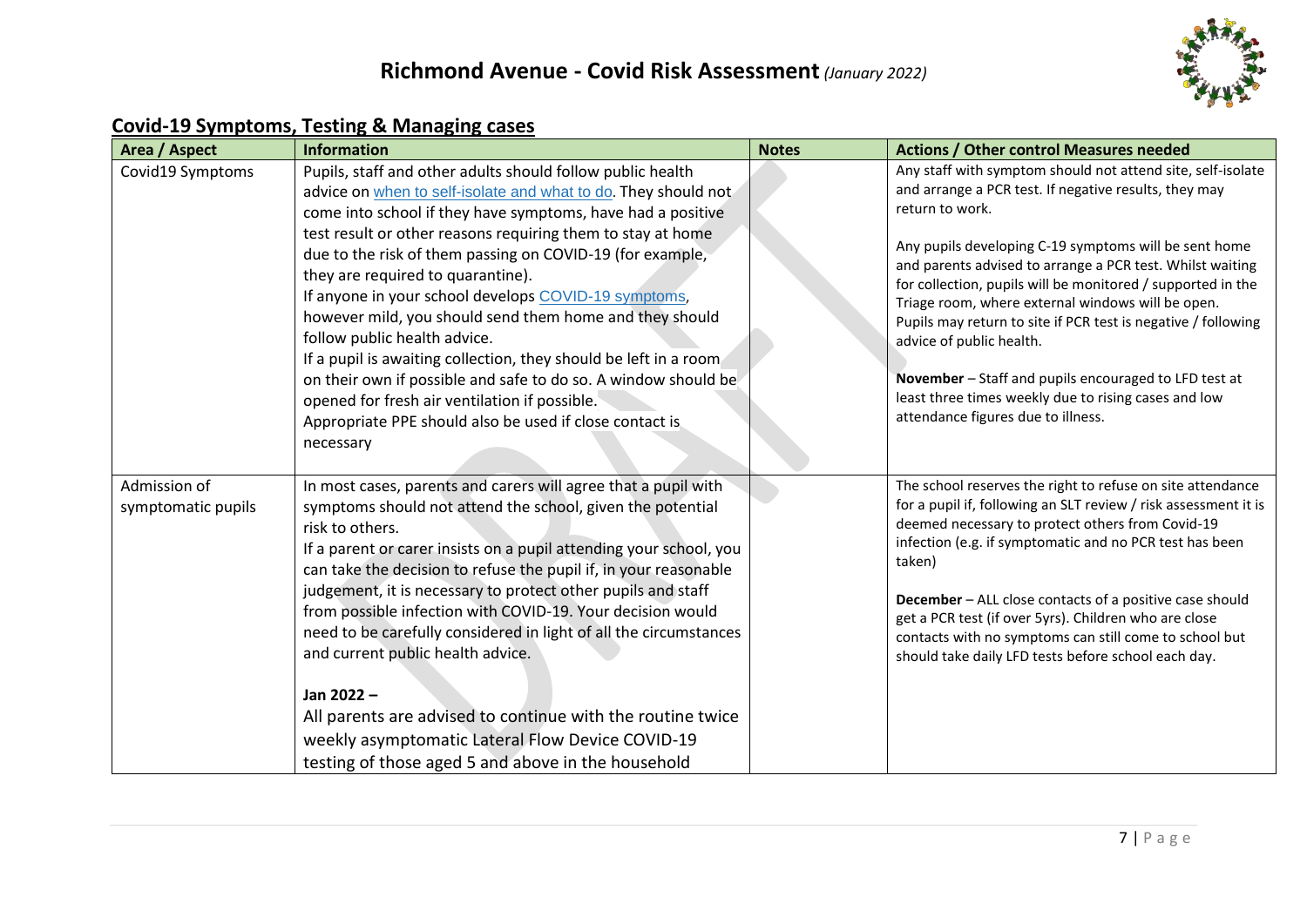

| Asymptomatic testing | Testing remains important in reducing the risk of transmission<br>of infection within schools.<br>Staff should undertake twice weekly home tests whenever<br>they are on site until the end of September, when this will be<br>reviewed.                                                                                                                                                                                                                                                                                                                                                                                               | Staff will be encouraged to continue twice weekly testing<br>at home until advice changes. These tests will be provided<br>to them by the school and taken on Sunday and<br>Wednesday evenings.<br>January 2022 -<br>Staff are advised to test twice weekly and report their<br>results both to school and the covid testing site.<br>https://www.gov.uk/log-test-site-covid19-results                                                                                                                                                                                                                         |
|----------------------|----------------------------------------------------------------------------------------------------------------------------------------------------------------------------------------------------------------------------------------------------------------------------------------------------------------------------------------------------------------------------------------------------------------------------------------------------------------------------------------------------------------------------------------------------------------------------------------------------------------------------------------|----------------------------------------------------------------------------------------------------------------------------------------------------------------------------------------------------------------------------------------------------------------------------------------------------------------------------------------------------------------------------------------------------------------------------------------------------------------------------------------------------------------------------------------------------------------------------------------------------------------|
| PCR testing          | Staff and pupils with a positive LFD test result should self-<br>isolate in line with the stay at home guidance for households with<br>possible or confirmed coronavirus (COVID-19) infection. They will<br>also need to get a free PCR test to check if they have COVID-19 (if<br>they have symptoms).<br>Whilst awaiting the PCR result, the individual should continue<br>to self-isolate.<br>If the PCR test is taken within 2 days of the positive lateral flow<br>test, and is negative, it overrides the self-test LFD test and the<br>pupil can return to school, as long as the individual doesn't<br>have COVID-19 symptoms. | If any staff or pupils test positive on a LFD test, they<br>should self-isolate and not come onto site until a follow up<br>PCR test has been taken (if symptomatic) and either<br>a negative result is obtained<br>a 5 full day isolation period following a positive<br>ii)<br>result<br>(if they test LFD negative on day 5 and 6)<br>the individual is displaying no Covid-19 symptoms.<br>iii)<br>The results of the PCR should be reported to the school to<br>ensure effective safeguarding processes can be followed<br>and learning support offered to the children whilst at<br>home if well enough. |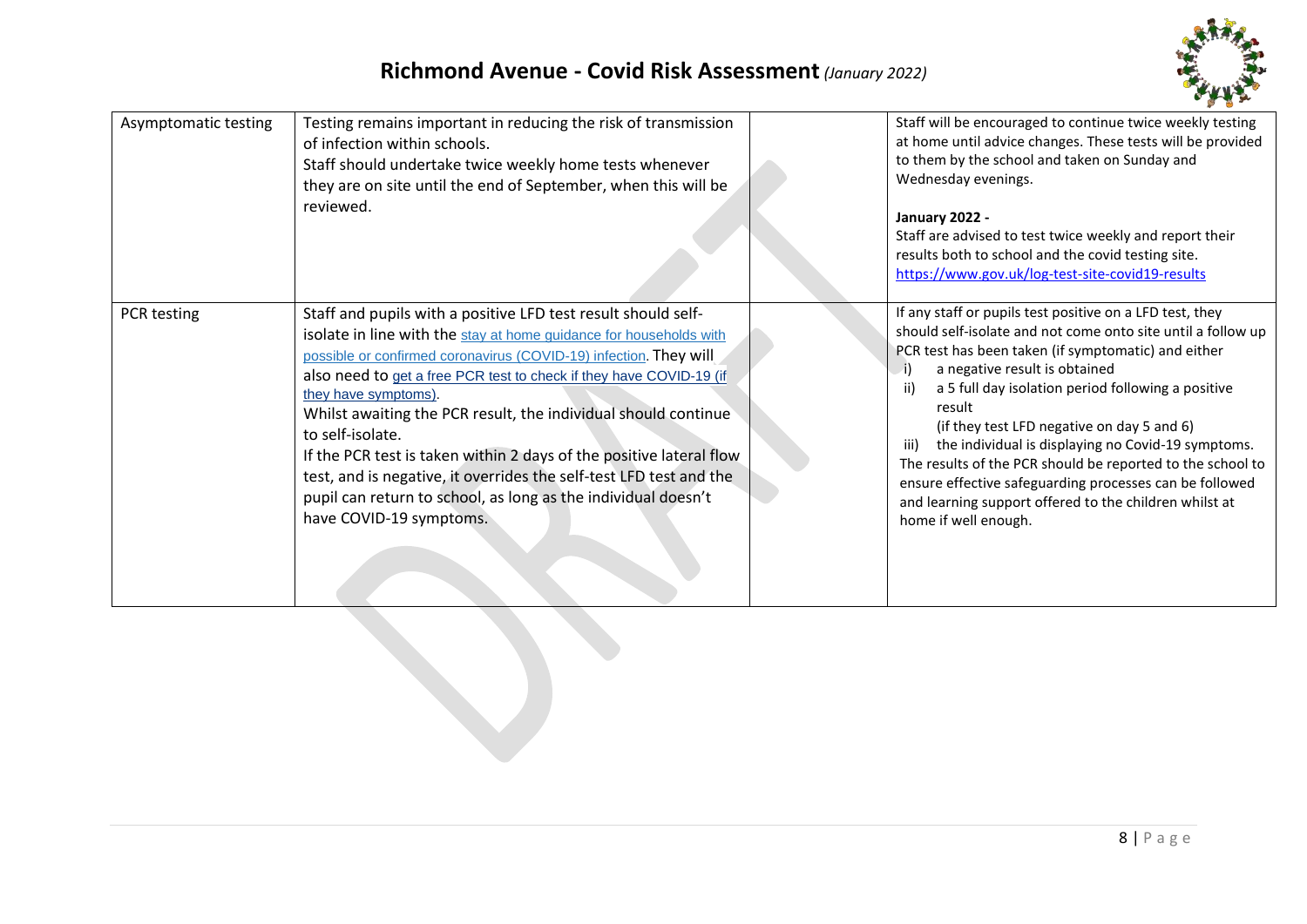# **Richmond Avenue - Covid Risk Assessment***(January 2022)*



### **Attendance**

| Area / Aspect           | <b>Information</b>                                                                                                                                                                                                                                                                                                                                                                                                                                                                                                                                                              | <b>Notes</b> | <b>Actions / Other control Measures needed</b>                                                                                                                                                                                                                                |
|-------------------------|---------------------------------------------------------------------------------------------------------------------------------------------------------------------------------------------------------------------------------------------------------------------------------------------------------------------------------------------------------------------------------------------------------------------------------------------------------------------------------------------------------------------------------------------------------------------------------|--------------|-------------------------------------------------------------------------------------------------------------------------------------------------------------------------------------------------------------------------------------------------------------------------------|
| Attending school if CEV | All clinically extremely vulnerable (CEV) children and young<br>people should attend their education setting unless they are<br>one of the very small number of children and young people<br>under paediatric or other specialist care who have been<br>advised by their clinician or other specialist not to attend                                                                                                                                                                                                                                                            |              | All pupils should be attending school as normal.<br>If there are any formerly identified CEV children whose<br>families believe they should not be attending site, medical<br>evidence in regards to this exemption will need to be<br>provided to the school.                |
| <b>Attendance Codes</b> | School attendance is mandatory for all pupils of compulsory<br>school age and it is a priority to ensure that as many children<br>as possible regularly attend school.<br>Where a child is required to self-isolate or quarantine because<br>of COVID-19 in accordance with relevant legislation or<br>guidance published by PHE or the DHSC they should be<br>recorded as code X (not attending in circumstances related to<br>coronavirus). Where they are unable to attend because they<br>have a confirmed case of COVID-19 they should be recorded<br>as code I (illness). |              | The school will use the appropriate attendance codes in<br>relation to Covid<br>If a child is off, unwell with covid symptoms, they are<br>classed as 'I' as unwell.<br>Notes will be added to absences on registers when PCR /<br>LFD results are confirmed for individuals. |

# **Learning During Covid**

| Area / Aspect           | <b>Information</b>                                             | <b>Notes</b>       | <b>Actions / Other control Measures needed</b>                                                       |
|-------------------------|----------------------------------------------------------------|--------------------|------------------------------------------------------------------------------------------------------|
| <b>Remote Education</b> | Not all people with COVID-19 have symptoms. Where              | Full expectations  | Remote learning plans will reflect the in-school learning                                            |
|                         | appropriate, you should support those who need to self-        | for remote         | taking place for those that must isolate.                                                            |
|                         | isolate because they have tested positive to work or learn     | education,         | Learning will be delivered via the TEAMS platform and                                                |
|                         | from home if they are well enough to do so. Schools subject to | support and        | include a range of teaching approaches including Oak                                                 |
|                         | the remote education temporary continuity direction are        | resources can be   | Academy, BBC lessons and pre-recorded teacher lessons<br>relevant to that pupil's stage of learning. |
|                         | required to provide remote education to pupils covered by the  | found on the get   |                                                                                                      |
|                         | direction where their attendance would be contrary to          | help with remote   | November - If any year groups revert to remote learning                                              |
|                         | government guidance or legislation around COVID-19.            | education service. | plans, the TEAMS platform will be used as per in the last                                            |
|                         | You should maintain your capacity to deliver high-quality      |                    | lockdown. Daily lessons and plans will be uploaded for                                               |
|                         | remote education for the next academic year, including for     |                    | children to access and completed work will be submitted                                              |
|                         |                                                                |                    | through teams. Lessons will include a range of teacher                                               |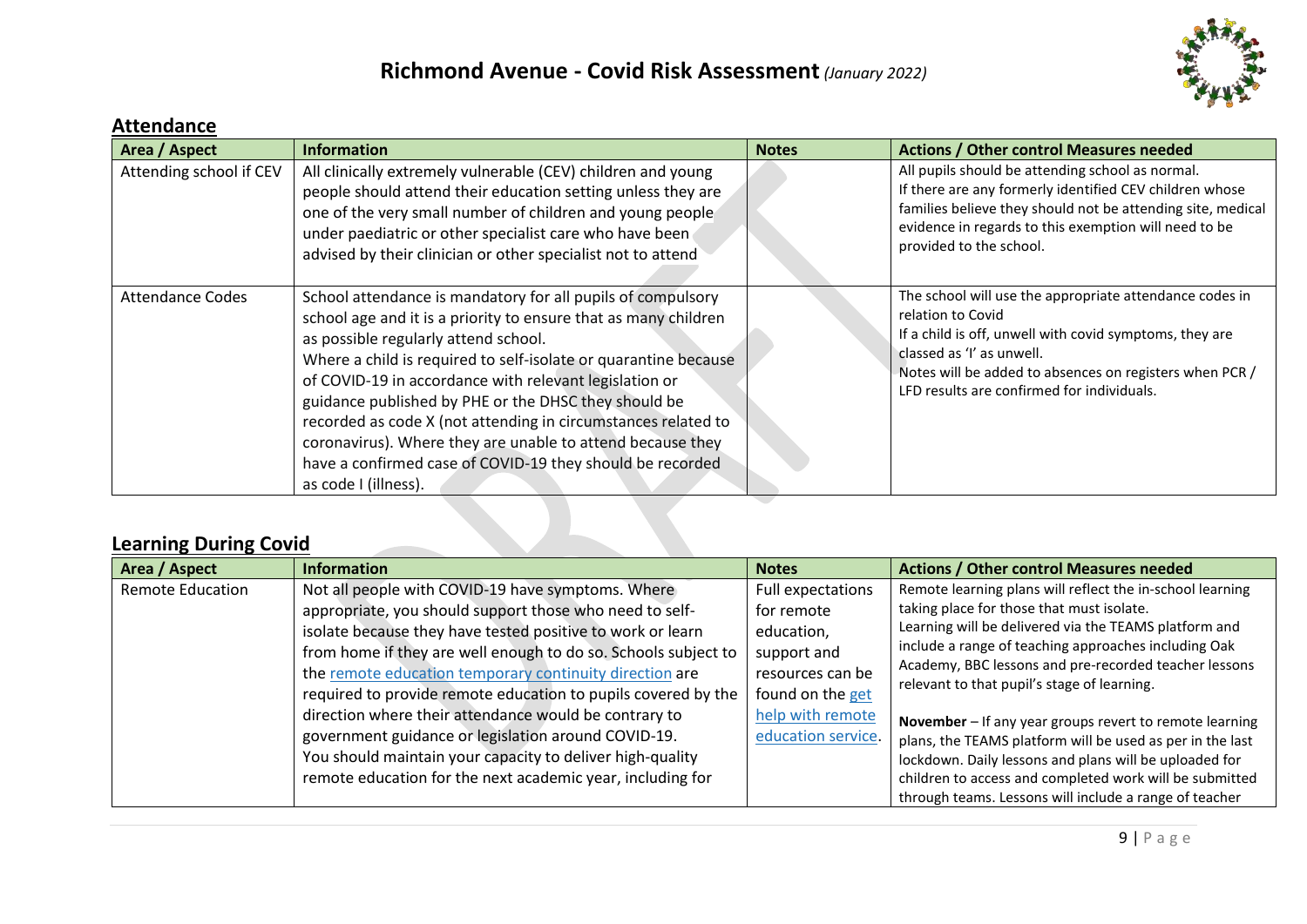

|                              | pupils who are abroad, and facing challenges to return due to<br>COVID-19 travel restrictions, for the period they are abroad.<br>The remote education provided should be equivalent in length<br>to the core teaching pupils would receive in school.<br>You should work collaboratively with families and put in place<br>reasonable adjustments so that pupils with special educational<br>needs and disabilities (SEND) can successfully access remote<br>education. | recorded inputs alongside Oak academy / BBC bitesize<br>where appropriate.<br>January 2022 - Day 1 plans are in place for all year groups<br>in case of short notice remote learning of any given year<br>group.<br>In the cases of individual Covid absences, where the pupil<br>is well enough to learn but isolating, remote learning<br>plans have been created that can be emailed to families.<br>These include coverage of the core subjects as well as the<br>wider curriculum through Oak / BBC / Youtube lessons.                                                                                                                                                                                                                                                        |
|------------------------------|--------------------------------------------------------------------------------------------------------------------------------------------------------------------------------------------------------------------------------------------------------------------------------------------------------------------------------------------------------------------------------------------------------------------------------------------------------------------------|------------------------------------------------------------------------------------------------------------------------------------------------------------------------------------------------------------------------------------------------------------------------------------------------------------------------------------------------------------------------------------------------------------------------------------------------------------------------------------------------------------------------------------------------------------------------------------------------------------------------------------------------------------------------------------------------------------------------------------------------------------------------------------|
| <b>Education recovery</b>    | There are a number of programmes and activities to support<br>pupils to make up education missed as a result of the<br>pandemic. Further information is available on education<br>recovery support.                                                                                                                                                                                                                                                                      | The focus of learning will continue to be on basic English /<br>Maths skills, reviewing and filling gaps in knowledge and<br>skills and ensuring key content is covered. We will also be<br>implementing a re-written curriculum across the school,<br>ensuring a broad and balanced curriculum offer.<br>There will continue to be a heavy focus on mental health<br>and wellbeing - but through a range of topics / subjects.<br>Assessments will involve a mixture of ongoing formative<br>assessment combined with summative assessment tests<br>where appropriate of the prior academic years<br>expectations for learning.<br>Following gap analysis of pupils, targeted additional<br>support e.g. tutoring / additional interventions to be<br>utilised where appropriate. |
| Pupil wellbeing &<br>Support | Some pupils may be experiencing a variety of emotions in<br>response to the COVID-19 pandemic, such as anxiety, stress or<br>low mood. You can access useful links and sources of support<br>on promoting and supporting mental health and wellbeing in<br>schools                                                                                                                                                                                                       | Wellbeing focus in curriculum<br>Daily / weekly (as appropriate) 'circle times' in all classes<br>Focused 1:1 learning mentor work with identified pupils.<br>Worry boxes in all classrooms and LM rooms.                                                                                                                                                                                                                                                                                                                                                                                                                                                                                                                                                                          |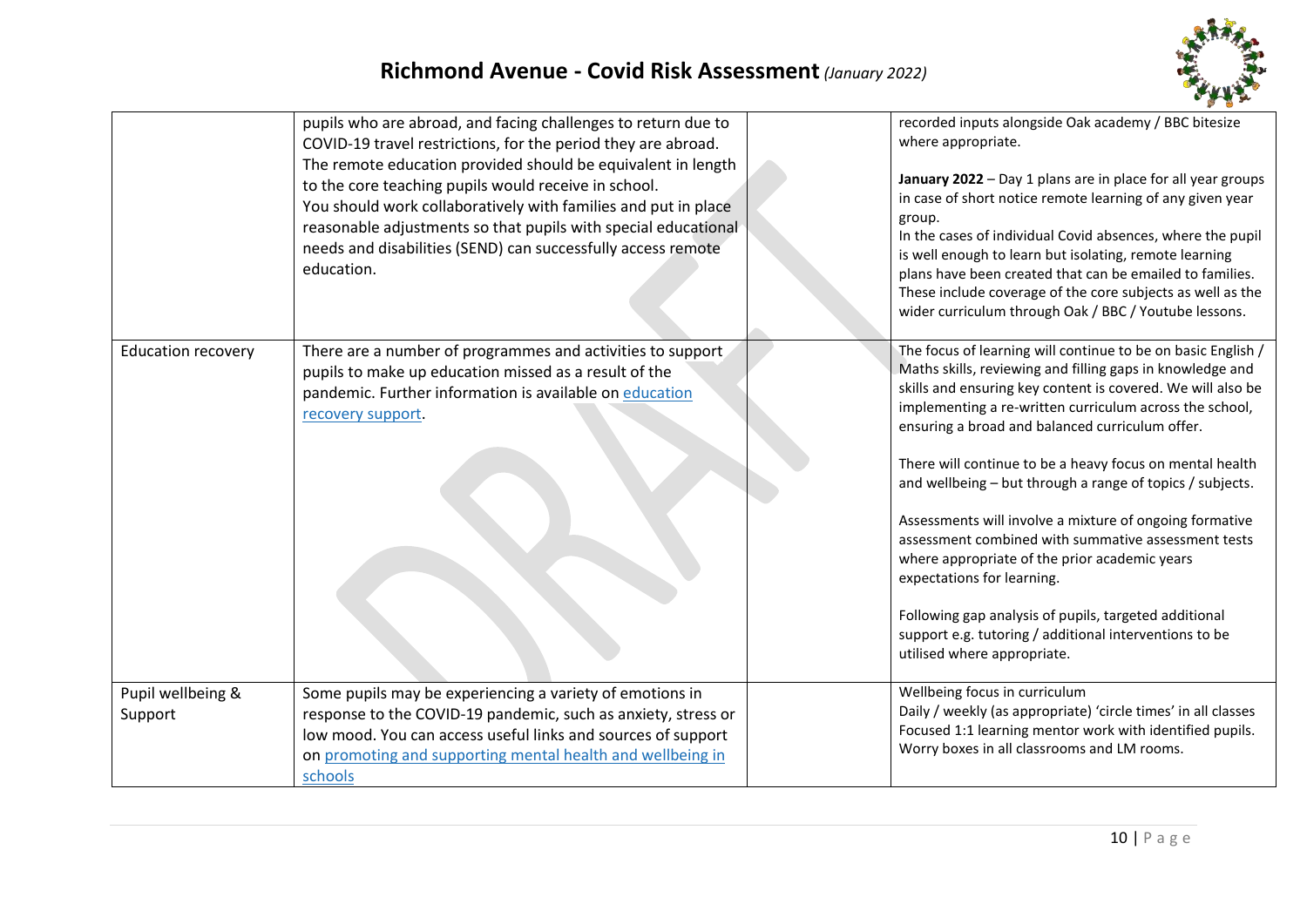

|  | The MindEd resources can be used by teachers to support  <br>https://www.minded.org.uk/ |
|--|-----------------------------------------------------------------------------------------|
|  |                                                                                         |

#### **Other Information**

| Area / Aspect       | <b>Information</b>                                                                                                                                                                                                                                                                                                                                                                                                                                                                                                                                                                                                                                                                                                                                                                                                                                                                                                                                                                                               | <b>Notes</b> | <b>Actions / Other control Measures needed</b>                                                                                                                                                                                                                                  |
|---------------------|------------------------------------------------------------------------------------------------------------------------------------------------------------------------------------------------------------------------------------------------------------------------------------------------------------------------------------------------------------------------------------------------------------------------------------------------------------------------------------------------------------------------------------------------------------------------------------------------------------------------------------------------------------------------------------------------------------------------------------------------------------------------------------------------------------------------------------------------------------------------------------------------------------------------------------------------------------------------------------------------------------------|--------------|---------------------------------------------------------------------------------------------------------------------------------------------------------------------------------------------------------------------------------------------------------------------------------|
| School Workforce    | School leaders are best placed to determine the workforce<br>required to meet the needs of their pupils.<br>Clinically extremely vulnerable (CEV) people are advised, as a<br>minimum, to follow the same guidance as everyone else. It is<br>important that everyone adheres to this guidance,<br>but CEV people may wish to think particularly carefully about<br>the additional precautions they can continue to take. Further<br>information can be found in the guidance on protecting people<br>who are CEV from COVID-19.<br>Social distancing measures have now ended in the workplace<br>and it is no longer necessary for the government to instruct<br>people to work from home. Employers should be able to<br>explain the measures they have in place to keep CEV staff safe<br>at work. The Health and Safety Executive (HSE) has published<br>guidance on protecting vulnerable workers, including advice for<br>employers and employees on how to talk about reducing risks in<br>the workplace. |              | All staff should be attending school as normal. If there are<br>individual staff with specific needs or concerns, individual<br>meetings will take place and Individual Risk Assessments<br>of staff will take place if appropriate, in line with<br>government and DfE advice. |
| <b>School Meals</b> | You should continue to provide free school meal support to<br>any pupils who are eligible for benefits-related free school<br>meals and who are learning at home during term time.                                                                                                                                                                                                                                                                                                                                                                                                                                                                                                                                                                                                                                                                                                                                                                                                                               |              | Plans are in place with the catering team on site, that if<br>pupils, who are FSM, have to isolate then weekly food<br>parcels / vouchers can be created to allow daily lunch<br>provision. In line with guidance, these will contain food<br>items not pre-prepared meals      |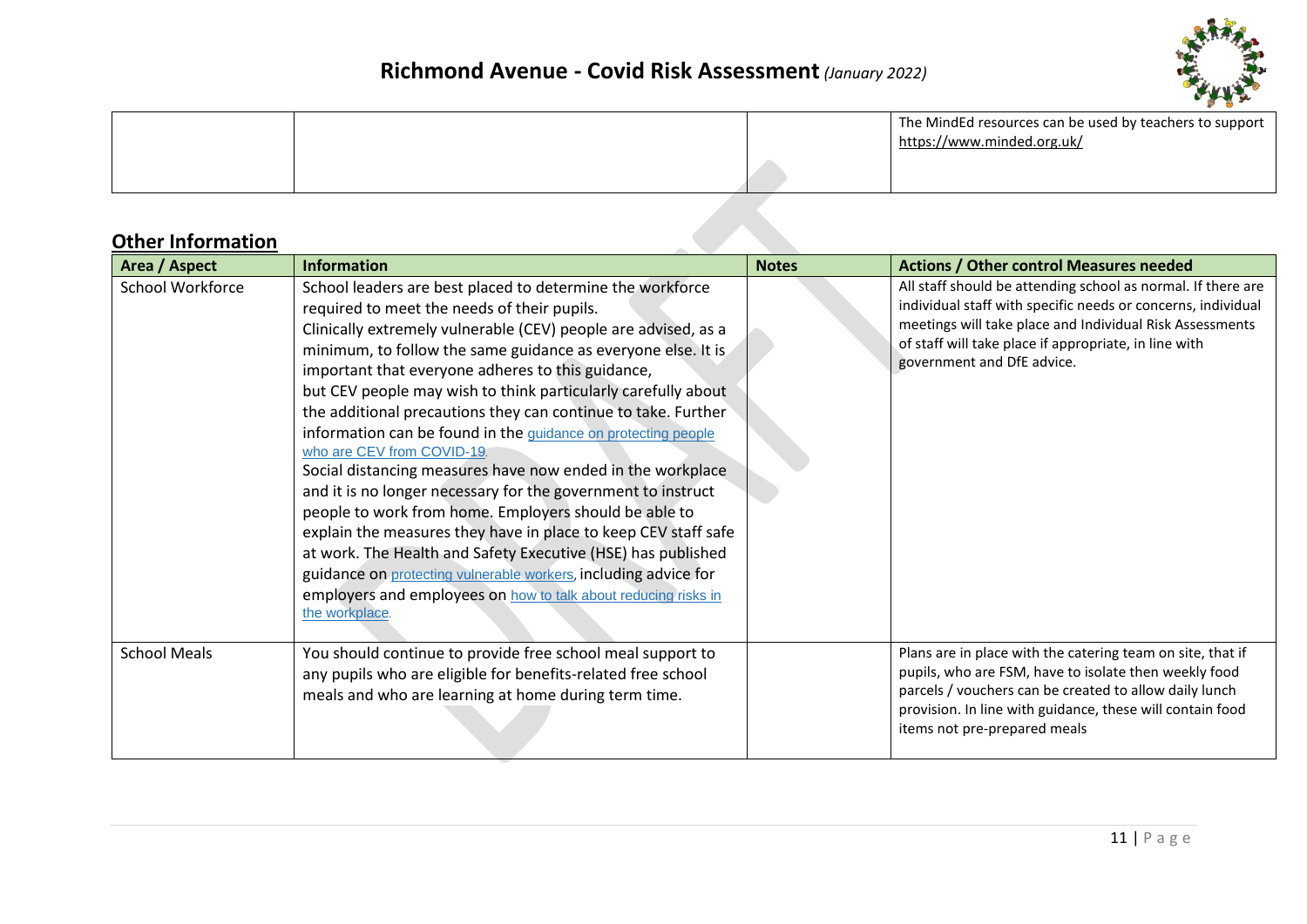# **Richmond Avenue - Covid Risk Assessment***(January 2022)*



| <b>Educational Visits</b> | You should undertake full and thorough risk assessments in<br>relation to all educational visits and ensure that any public<br>health advice, such as hygiene and ventilation requirements, is<br>included as part of that risk assessment.                                                                                                                                                                                                                                                                                                                                                                                                                                                                                                      | Any educational visits / trips will be fully risk-assessed to<br>ensure they are Covid safe before being agreed / taking<br>place.<br>November - If Threshold level 2 / 3 are reached (from<br>new PH advice) then all trips and visits, including those for<br>any sporting events, will be postponed in the short term. |
|---------------------------|--------------------------------------------------------------------------------------------------------------------------------------------------------------------------------------------------------------------------------------------------------------------------------------------------------------------------------------------------------------------------------------------------------------------------------------------------------------------------------------------------------------------------------------------------------------------------------------------------------------------------------------------------------------------------------------------------------------------------------------------------|---------------------------------------------------------------------------------------------------------------------------------------------------------------------------------------------------------------------------------------------------------------------------------------------------------------------------|
| <b>OFSTED Inspections</b> | For state-funded schools, it is intended that Ofsted will return<br>to a full programme of routine inspections from September<br>2021 and will aim to inspect every state-funded school within<br>the next 5 academic years. This will mean an extension of up<br>to 6 terms in the inspection interval for those schools not<br>inspected since the start of the pandemic. Regulations will<br>give effect to these arrangements. Within the 5-year period,<br>Ofsted will continue to prioritise schools most in need of<br>inspection, particularly those with the lowest Ofsted grades. It<br>will also prioritise outstanding schools that were previously<br>exempt from routine inspection that have gone the longest<br>without a visit. | The school will continue to prepare for an Ofsted<br>Inspection as per the inspection program for schools.                                                                                                                                                                                                                |
| Accountability            | We will not publish data based on exam and assessment<br>results from summer 2021 in performance tables and you will<br>not be held to account for this data. We will publish Key Stage<br>4 and 16 to 18 subject entries and destinations data at school<br>and college level in performance tables in autumn 2021<br>We will confirm the position on accountability for the<br>academic year 2021 to 2022 in due course.                                                                                                                                                                                                                                                                                                                       | There is no published accountability data for the school<br>for 2020-2021 academic year.<br>In school assessments and data analysis will be used to<br>inform targets and next steps for pupil progress.                                                                                                                  |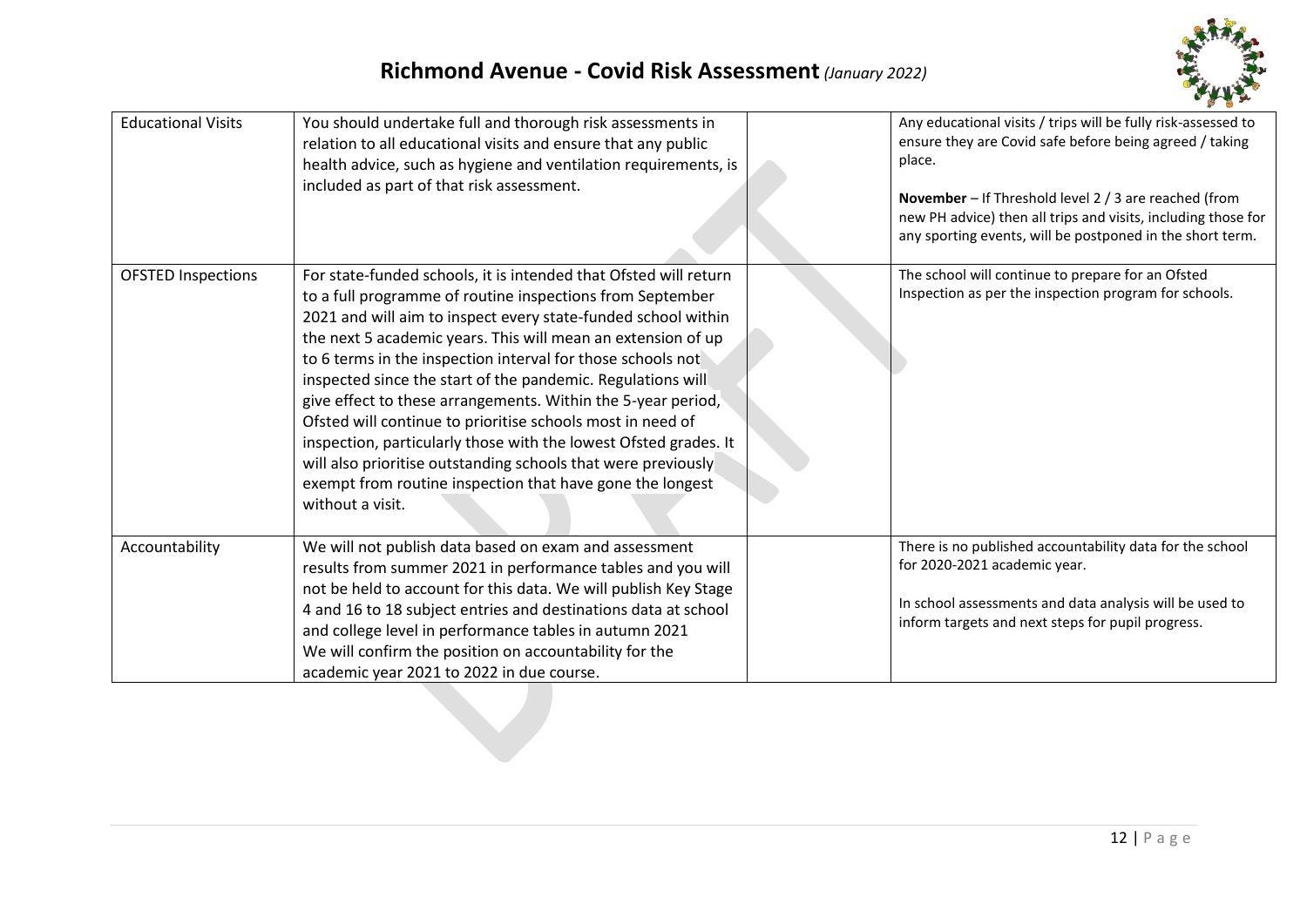

| Area of support                           | <b>Additional Measure</b>                                                                                                                                                                                                                                                                                                                                                                                                                                                                                                                                            | <b>Support / resources</b>                                                           | <b>Impact of additional</b>               |
|-------------------------------------------|----------------------------------------------------------------------------------------------------------------------------------------------------------------------------------------------------------------------------------------------------------------------------------------------------------------------------------------------------------------------------------------------------------------------------------------------------------------------------------------------------------------------------------------------------------------------|--------------------------------------------------------------------------------------|-------------------------------------------|
|                                           |                                                                                                                                                                                                                                                                                                                                                                                                                                                                                                                                                                      |                                                                                      | measure                                   |
| On site transmission<br>of Covid by staff | Reintroduction of additional measures to reduce<br>transmission opportunities between staff<br>Face Coverings to be worn by staff / adults in all<br>communal areas<br>Restrictions on numbers in communal areas (e.g.<br>PPA / Staff room) to be reinstated to promote<br>social distancing<br>Social distancing signs to be placed around school<br>Staff requested to take LFD tests three times<br>weekly and report all results to school and<br>government<br>Staff to wear masks at start/ end of day when<br>$\bullet$<br>seeing children in and out of site | Signs and posters for around<br>site<br>Emails to staff / discussions in<br>meetings | Airborne transmission of<br>covid reduced |
| On site transmission                      | Reintroduction of some additional measures to reduce                                                                                                                                                                                                                                                                                                                                                                                                                                                                                                                 | Contact club providers if mixed                                                      | Airborne transmission of                  |
| of Covid by pupil                         | transmission opportunities between pupils                                                                                                                                                                                                                                                                                                                                                                                                                                                                                                                            | year groups                                                                          | covid reduced                             |
|                                           | No face to face assemblies in mixed year groups /                                                                                                                                                                                                                                                                                                                                                                                                                                                                                                                    |                                                                                      |                                           |
|                                           | phases (to be led virtually, via teams into                                                                                                                                                                                                                                                                                                                                                                                                                                                                                                                          | Notify parents / carers of                                                           |                                           |
|                                           | classrooms)                                                                                                                                                                                                                                                                                                                                                                                                                                                                                                                                                          | changes to club                                                                      |                                           |
|                                           | No whole school assembly face to face (to be led                                                                                                                                                                                                                                                                                                                                                                                                                                                                                                                     |                                                                                      |                                           |
|                                           | virtually, via teams into classrooms)                                                                                                                                                                                                                                                                                                                                                                                                                                                                                                                                | Letters out via web / app /                                                          |                                           |
|                                           | No mixed class singing sessions in same place<br>$\bullet$                                                                                                                                                                                                                                                                                                                                                                                                                                                                                                           | paper                                                                                |                                           |
|                                           | Singing can take place outside, if children are                                                                                                                                                                                                                                                                                                                                                                                                                                                                                                                      |                                                                                      |                                           |
|                                           | suitably spread out and face one direction                                                                                                                                                                                                                                                                                                                                                                                                                                                                                                                           |                                                                                      |                                           |
|                                           | Limit interactions of different year groups                                                                                                                                                                                                                                                                                                                                                                                                                                                                                                                          |                                                                                      |                                           |
|                                           | together during the school day (playtimes and                                                                                                                                                                                                                                                                                                                                                                                                                                                                                                                        |                                                                                      |                                           |

#### **Level Two Control Measures – additional advice from SBC – December 2021**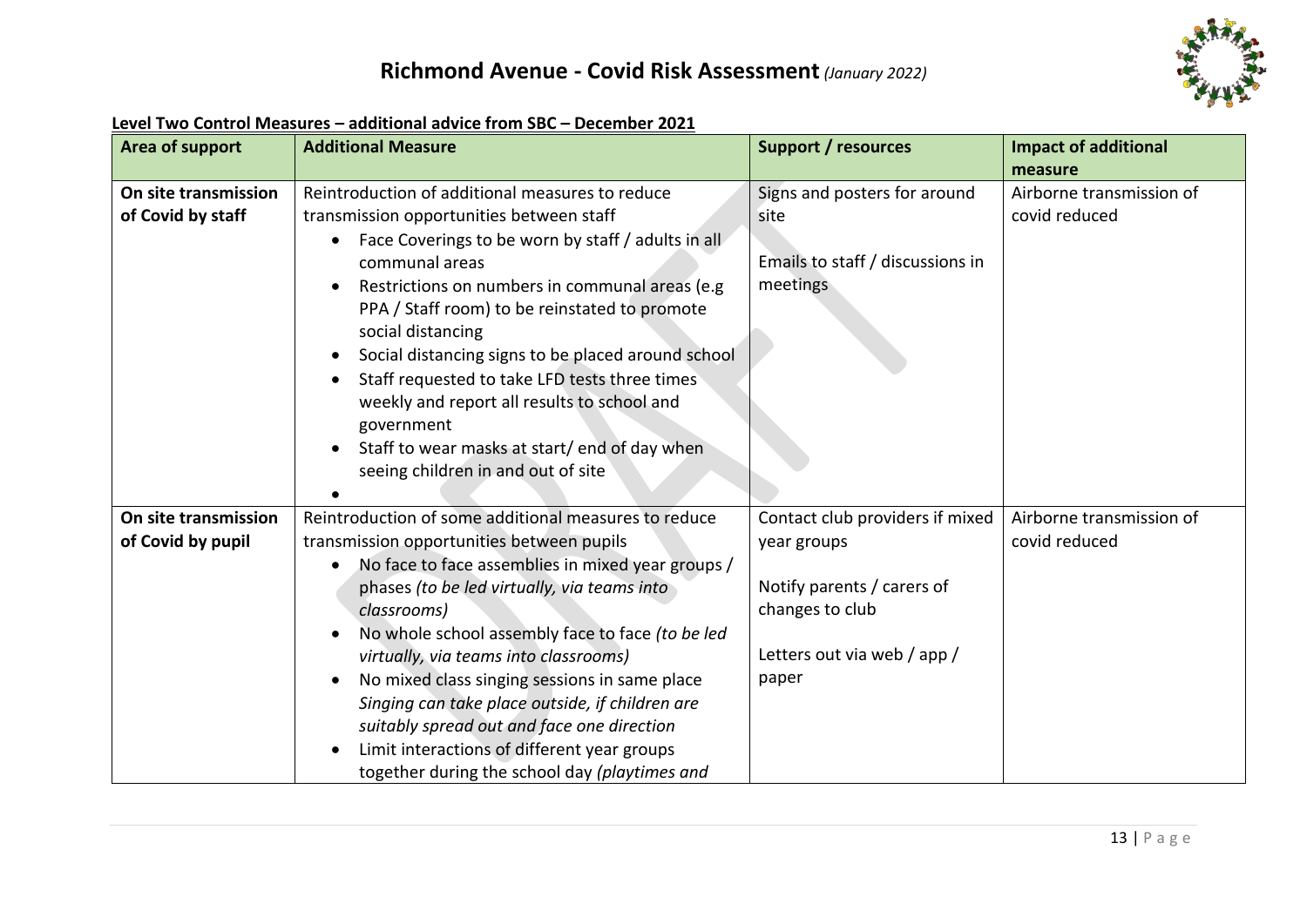

| lunchtimes to be split between playground, field<br>and pen, to minimise interactions)<br>Any mixed year group before or after school clubs<br>suspended in the short term<br><b>Visitors for events</b><br>All events where visitors were planned to be within the<br>Letters to parents to be<br>No additional opportunities<br>building on site are cancelled / postponed / adapted,<br>shared:<br>to increase covid<br>Including (but not limited to)<br>transmission between staff /<br>On paper<br>parents / children /<br>Christmas decoration afternoon (1/12)<br>Via App<br>stakeholders<br>Via website<br>Christmas Light switch on (1/12) - outside<br>Christmas Fayre (3/12) - outside<br>Choir singing at St Andrew's church (5/12) -<br>outside<br>Christmas Productions (wb 13/12)<br>Monday 13 <sup>th</sup> – EYFS am / Year 5&6 PM<br>Wednesday 15 <sup>th</sup> - KS1 am / EYFS pm<br>Thursday $16th - 384$ am / KS1 pm<br>Friday 17 <sup>th</sup> - Year 5&6 am<br>Whole school end of year assembly (17/12)<br>Sporting events that involve travelling to other<br>sites or having visitors on site<br>Events may still take place with mitigations, such as<br>Christmas performances to parents taking place outside if<br>the following is followed:<br>Numbers of visitors are limited<br>Visitors (audience and observers) are requested to<br>wear face coverings<br>Visitors are requested to have taken a negative<br>LFD test within the last 48 hours of event |  |  |
|-----------------------------------------------------------------------------------------------------------------------------------------------------------------------------------------------------------------------------------------------------------------------------------------------------------------------------------------------------------------------------------------------------------------------------------------------------------------------------------------------------------------------------------------------------------------------------------------------------------------------------------------------------------------------------------------------------------------------------------------------------------------------------------------------------------------------------------------------------------------------------------------------------------------------------------------------------------------------------------------------------------------------------------------------------------------------------------------------------------------------------------------------------------------------------------------------------------------------------------------------------------------------------------------------------------------------------------------------------------------------------------------------------------------------------------------------------------------------------------------------|--|--|
|                                                                                                                                                                                                                                                                                                                                                                                                                                                                                                                                                                                                                                                                                                                                                                                                                                                                                                                                                                                                                                                                                                                                                                                                                                                                                                                                                                                                                                                                                               |  |  |
|                                                                                                                                                                                                                                                                                                                                                                                                                                                                                                                                                                                                                                                                                                                                                                                                                                                                                                                                                                                                                                                                                                                                                                                                                                                                                                                                                                                                                                                                                               |  |  |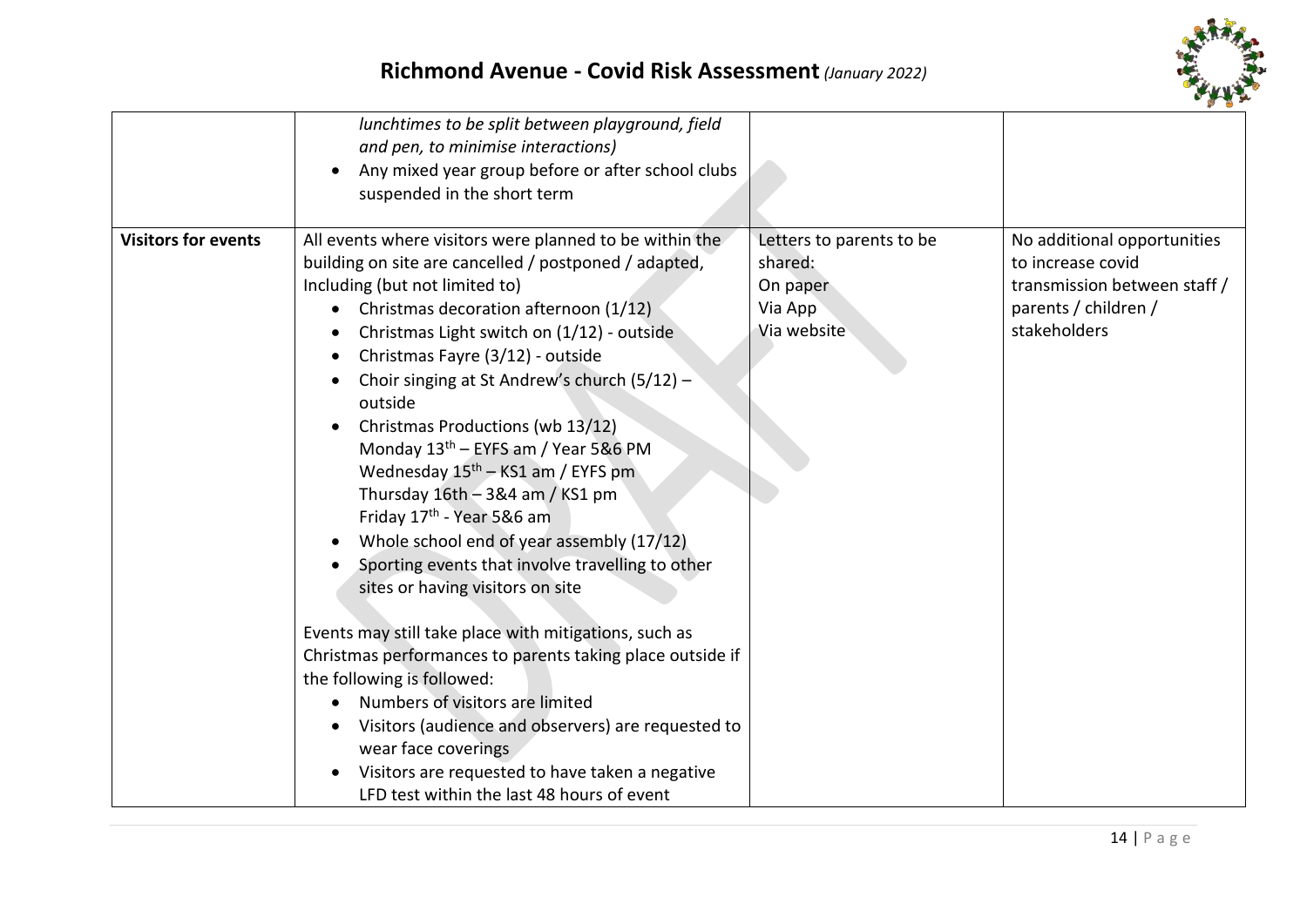



|                                    | Enhanced hygiene measures are put into place<br>$\bullet$<br>(e.g. hand sanitiser, additional cleaning, reduced<br>mixing where possible)<br>No attendance on site of any positive cases or<br>symptomatic individuals<br>Social distancing signs to be put up inside and outside<br>buildings around site, to encourage visitors / staff to be<br>mindful of interactions when cases are raised                                                                                                                                                                                                                                                                                                       |                                                                                                                                       |                                                                                                                          |
|------------------------------------|--------------------------------------------------------------------------------------------------------------------------------------------------------------------------------------------------------------------------------------------------------------------------------------------------------------------------------------------------------------------------------------------------------------------------------------------------------------------------------------------------------------------------------------------------------------------------------------------------------------------------------------------------------------------------------------------------------|---------------------------------------------------------------------------------------------------------------------------------------|--------------------------------------------------------------------------------------------------------------------------|
| <b>Support visitors on</b><br>site | Only essential visitors to be allowed on site, meetings to<br>take place online / virtually to replace face to face.<br>Postpone external visitors for assemblies<br>Rearrange meetings / external agency visits to<br>virtual where possible<br>If essential visitors (e.g emergency social work etc.)<br>Visitor MUST show evidence of negative Covid<br>$\bullet$<br>test<br>Visitors must wear face covering at all times on<br>site<br>If meeting 1:1 child, must be in well ventilated<br>room that is cleaned between children's use<br><b>External support teachers</b><br>May continue if essential for delivery of the<br>$\bullet$<br>curriculum<br>Should not attend site if non-essential | Emails to regular visitors to<br>update<br>Communication with sports<br>providers and other regular<br>visitors (email / phone calls) | No additional opportunities<br>to increase covid<br>transmission between staff /<br>parents / children /<br>stakeholders |
|                                    |                                                                                                                                                                                                                                                                                                                                                                                                                                                                                                                                                                                                                                                                                                        |                                                                                                                                       |                                                                                                                          |